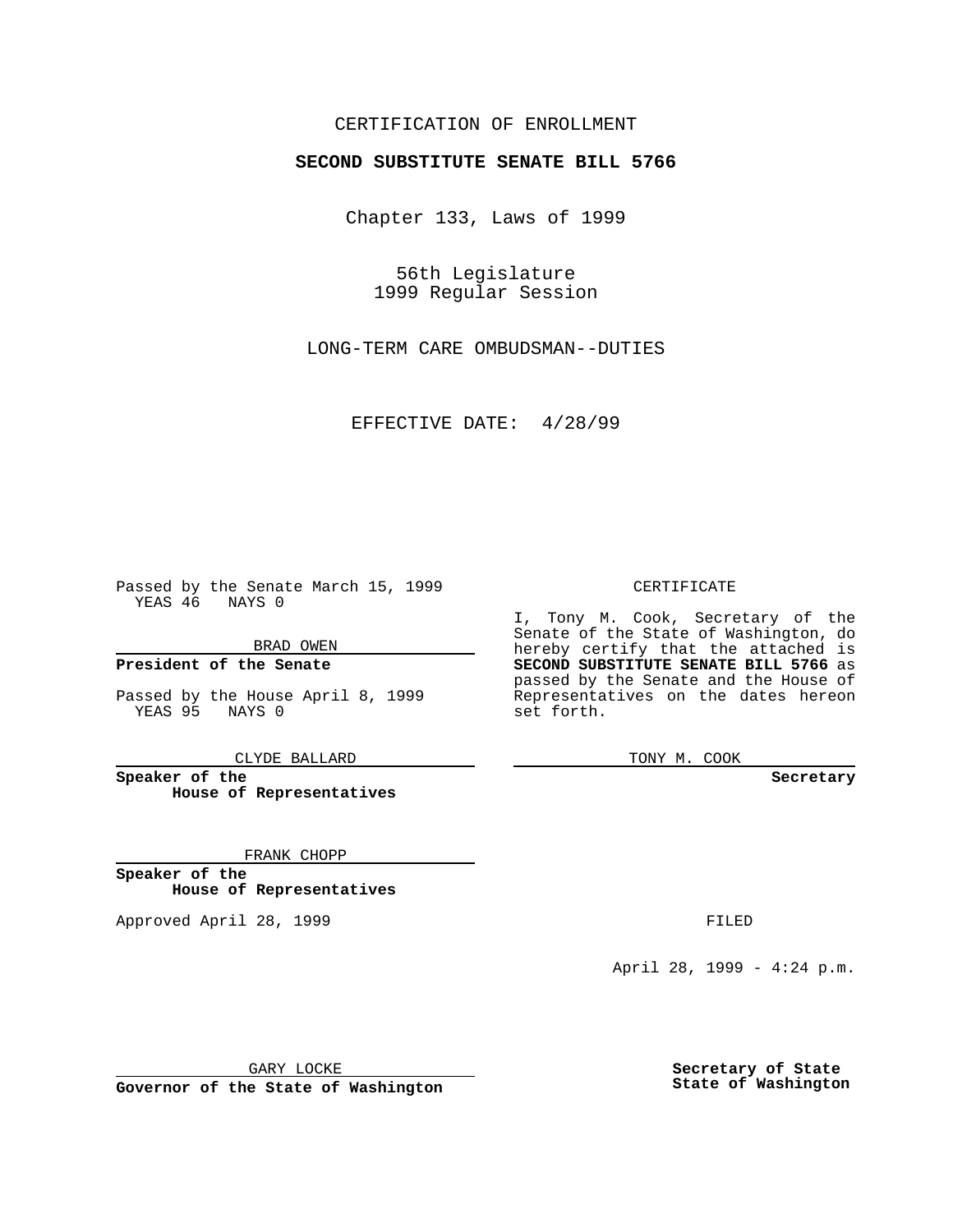## **SECOND SUBSTITUTE SENATE BILL 5766** \_\_\_\_\_\_\_\_\_\_\_\_\_\_\_\_\_\_\_\_\_\_\_\_\_\_\_\_\_\_\_\_\_\_\_\_\_\_\_\_\_\_\_\_\_\_\_

\_\_\_\_\_\_\_\_\_\_\_\_\_\_\_\_\_\_\_\_\_\_\_\_\_\_\_\_\_\_\_\_\_\_\_\_\_\_\_\_\_\_\_\_\_\_\_

Passed Legislature - 1999 Regular Session

### **State of Washington 56th Legislature 1999 Regular Session**

**By** Senate Committee on Ways & Means (originally sponsored by Senators Wojahn, Long, Franklin, Winsley, Rasmussen and Costa)

Read first time 03/08/1999.

1 AN ACT Relating to the long-term care ombudsman program; amending 2 RCW 43.190.060; adding a new section to chapter 43.190 RCW; and 3 declaring an emergency.

4 BE IT ENACTED BY THE LEGISLATURE OF THE STATE OF WASHINGTON:

5 **Sec. 1.** RCW 43.190.060 and 1995 1st sp.s. c 18 s 33 are each 6 amended to read as follows:

7 A long-term care ombudsman shall:

 (1) Identify, investigate, and resolve complaints made by or on behalf of residents of long-term care facilities relating to 10 administrative action, inaction, or decisions which may adversely affect the health, safety, welfare, and rights of these individuals;

12 (2) Monitor the development and implementation of federal, state, 13 and local laws, rules, regulations, and policies with respect to long-14 term care facilities in this state;

 (3) Provide information as appropriate to residents, resident representatives, and others regarding the rights of residents, and to public agencies regarding the problems of individuals residing in long-term care facilities; and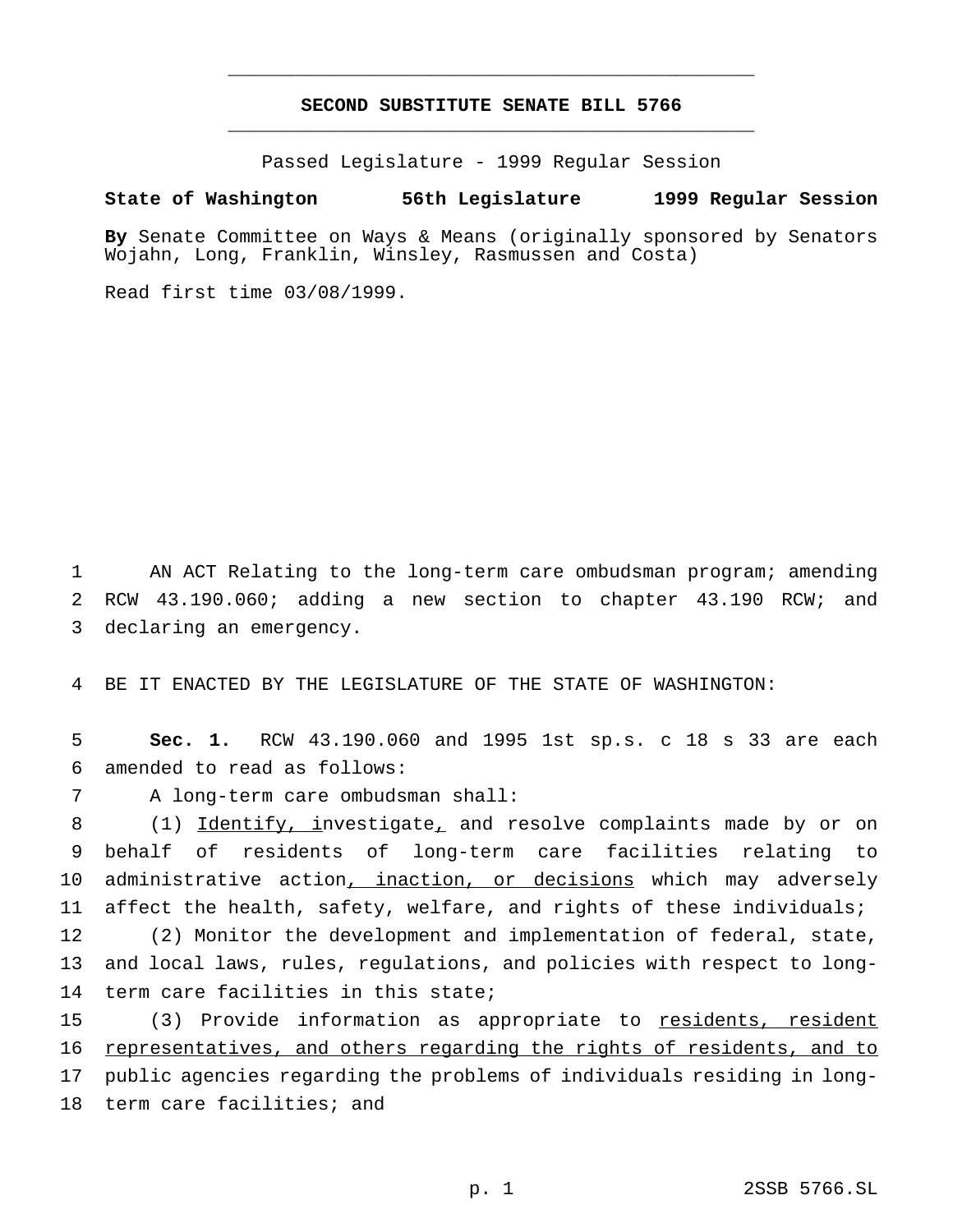(4) Provide for training volunteers and promoting the development of citizen organizations to participate in the ombudsman program. ((A volunteer long-term care ombudsman shall be able to identify and resolve problems regarding the care of residents in long-term care facilities and to assist such residents in the assertion of their civil and human rights. However, volunteers shall not be used for complaint investigations but may engage in fact-finding activities to determine 8 whether a formal complaint should be submitted to the department.)  $A$  trained volunteer long-term care ombudsman, in accordance with the 10 policies and procedures established by the state long-term care 11 ombudsman program, shall inform residents, their representatives, and 12 others about the rights of residents, and may identify, investigate, and resolve complaints made by or on behalf of residents of long-term 14 care facilities relating to action, inaction, or decisions, that may 15 adversely affect the health, safety, welfare, and rights of these individuals. 17 Mothing in chapter . . ., Laws of 1999 (this act) shall be

 construed to empower the state long-term care ombudsman or any local 19 long-term care ombudsman with statutory or regulatory licensing or sanctioning authority.

 NEW SECTION. **Sec. 2.** A new section is added to chapter 43.190 RCW to read as follows:

 A local long-term care ombudsman, including a trained volunteer long-term care ombudsman, shall have the duties and authority set forth in the federal older Americans act (42 U.S.C. Sec. 3058 et seq.) for local ombudsmen. The state long-term care ombudsman and representatives of the office of the state long-term care ombudsman, shall have the duties and authority set forth in the federal older Americans act for the state long-term care ombudsman and representatives of the office of the state long-term care ombudsman.

 NEW SECTION. **Sec. 3.** If any provision of this act or its application to any person or circumstance is held invalid, the remainder of the act or the application of the provision to other persons or circumstances is not affected.

 NEW SECTION. **Sec. 4.** This act is necessary for the immediate preservation of the public peace, health, or safety, or support of the